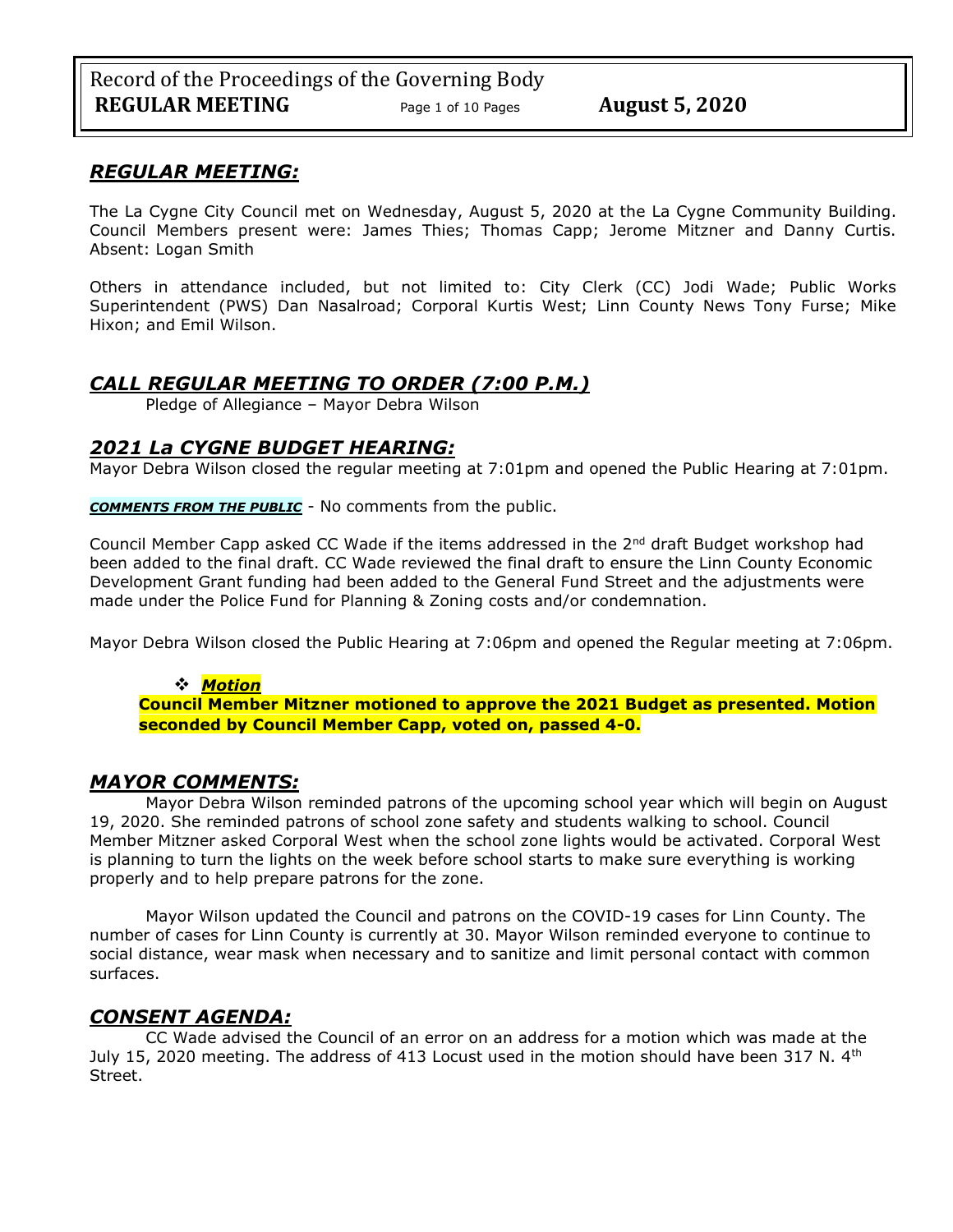### *CONSENT AGENDA:*

### ❖ *Motion*

**Council Member Curtis motioned to rescind the motion to waive the sewer rate at 413 Locust for the sewer as long as no improvement is made to tap the sewer. Motion seconded by Council Member Mitzner, voted on, passed 4-0.** 

### ❖ *Motion*

**Council Member Curtis motioned to waive the sewer rate at 317 N. 4th Street for the sewer as long as no improvement is made to tap the sewer. Motion seconded by Council Member Mitzner, voted on, passed 4-0.** 

# ❖ *Motion to approve Consent Agenda:*

#### **Council Member Curtis motioned to accept the Consent Agenda as presented.**

Minutes of July 15, 2020 Council Meeting; Minutes of July 22, 2020 Special Council Meeting; Check Register: July 16 – August 5, 2020; **Motion seconded by Council Member Capp, voted on, passed 4-0.** 

# *DISCUSSION FROM THE FLOOR:*

NONE

# *SPECIAL PROJECTS:*

### *SEWER IMPROVEMENT PROJECT*

Mike Billings (USDA) and Paul Owings (BG Consultants) were not able to attend the meeting this evening but have submitted the notification of funding for the La Cygne Sewer Rehabilitation Project. CC Wade reviewed the change with the funding from when the application was submitted to USDA. The original funding reviewed was a \$5,761,000 loan at 3.375% int. rate plus a \$500,000 grant which amounted to an annual payment of \$264,564. The new funding offered by USDA would be a \$6,261,000 loan at 1.125% int. rate which amounts to an annual payment of \$195,281.

City Attorney Harding has briefly reviewed the conditions outlined in the letter received from USDA. CC Wade advised the Council on the next step which would include a motion for the Mayor to sign the Letter of Intent to meet Conditions (form RD-1942-46) and the Request for Obligation of Funds (form RD-1940-1). City Attorney Harding informed the Council they had up to 10 days to return the signed forms. Council Member Capp suggested scheduling a special meeting next week in order to give the Council time to review the letter of conditions.

### ❖ *Motion*

**Council Member Capp motioned for a special Council meeting on Tuesday, August 11 at 6:00pm for the review of the USDA letter of conditions regarding the Sewer Rehabilitation project funding. Motion seconded by Council Member Mitzner, voted on, passed 4-0.**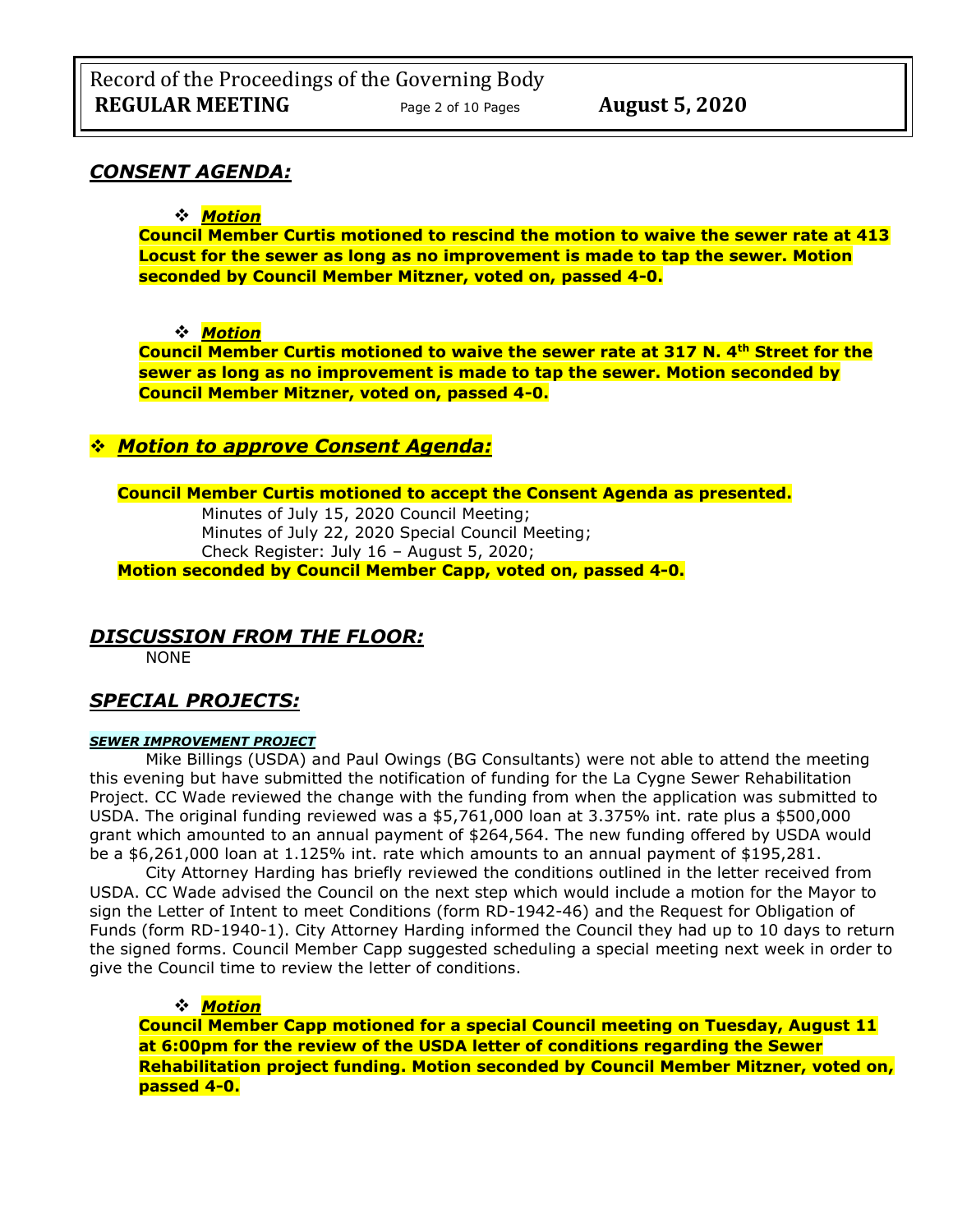Record of the Proceedings of the Governing Body **REGULAR MEETING** Page <sup>3</sup> of 10 Pages **August 5, 2020**

# *SPECIAL PROJECTS CONT:*

### *STREET PROJECT – KDOT CCLIP PROJECT AT KS HWY 152 AND INDUSTRIAL ROAD*

CC Wade reviewed the selection criteria chart for letters of interest from KDOT qualified consulting firms for the construction engineering inspection during the CCLIP project. The request for firm responses was emailed out on July 20,2020 and a Letter of Interest must be received by August 7, 2020 at 5:00pm. Council Member Capp asked if any had been received to date and CC Wade responded one (1) had been received thus far.

CC Wade forwarded some Right-of-Way and Easement forms to City Attorney Harding for review. Once we send the forms back to Jason Hoskinson (BG Consultants), he will complete them with the legal survey information for the property which would need to be acquired for the CCLIP project. The forms and letters would then be mailed to the five (5) properties involved with the project.

# *REPORTS OF CITY OFFICERS:*

#### **CITY ATTORNEY –BURTON HARDING**

City Attorney Harding is presently reviewing the forms for the CCLIP project and will continue to review the letter of conditions from USDA regarding the Sewer rehabilitation project. City Attorney Harding thanked the Council and patrons for their support during the primary elections. The Council congratulated City Attorney Harding.

### **CHIEF OF POLICE/CODES OFFICER - CORPORAL WEST REVIEWED CHIEF FENOUGHTY'S REPORT.**

### **Traffic Stops Conducted**

**Citations issued since last meeting**

| Speed in School Zone    | Revoked DL     | 1. |
|-------------------------|----------------|----|
| Failure to Signal       | Eye Protection | 0  |
| <b>Reckless Driving</b> | No DL          | 0  |
| <b>Improper Display</b> | Speed          | 0  |
| Dog Tags                | Insurance      |    |
| Dog at large            | Laned Roadway  | 1  |

#### **Calls for Service / Reports – 07/13/2020 thru 08/04/2020**

| Animal Complaint - 4 | Violation of PFA - 1              |  |
|----------------------|-----------------------------------|--|
| Vehicle Lockout - 0  | Civil Matter $-3$                 |  |
| Trespass $-1$        | Motor Vehicle Accident w/ DUI - 1 |  |
| Check Welfare $-1$   | Suspicious Activity - 1           |  |
| Follow Ups $-6$      | Found Property $-2$               |  |
| 911 Hang $Up - 1$    | Juvenile Case - 1                 |  |

### **Codes Enforcement**

Grass Letters – 12 INOP Veh Letter- 5 Nuisance Letters – 3 Follow Ups - 5

### **Animal Control**

2020/2021 there have been  $186$  dogs tagged

**VIN Inspections-** 1 completed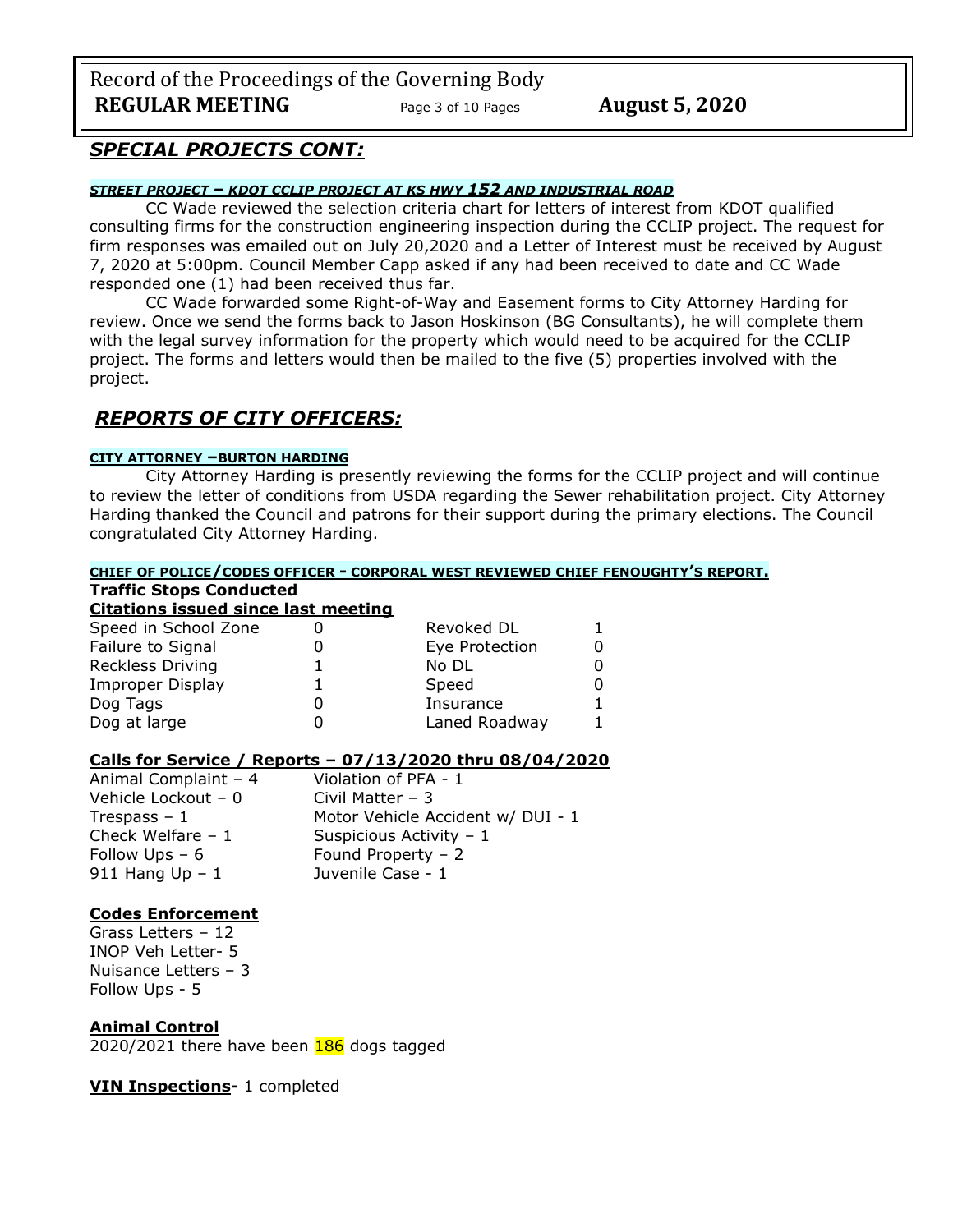Record of the Proceedings of the Governing Body **REGULAR MEETING** Page <sup>4</sup> of 10 Pages **August 5, 2020**

# *REPORTS OF CITY OFFICERS CONT:* **CHIEF OF POLICE/CODES OFFICER -CORPORAL WEST**

### **New Business**

-July 25<sup>th</sup> "Dog Days" resulted in 15 city tags issued with a total of 25 animals seen that day.

- -Pound Inspection completed passed with flying colors no violations
- -Executive Session needed X 2 for personnel matter

**Accrued Overtime for Department**: Accrued overtime for last pay period = 5.5 Hours (dog days and other confidential matter)

Mayor Debra Wilson upon request by Corporal West adjusted the agenda to move in to Executive session since Corporal West needed to leave the meeting early.

# *EXECUTIVE SESSION:*

# ❖ *Motion*

**Council Member Mitzner motioned to go in to executive session for 5-minutes for nonelected personnel matter exception for review of applications and will return to the Council table at 7:37pm. Motion seconded by Council Member Capp, voted on, passed 4-0. 7:32pm** 

Others in attendance included, but not limited to: Corporal West and City Clerk Wade

### ❖ *Motion*

**Council Member Mitzner motioned to go in to executive session for 5-minutes for nonelected personnel for an individual employee's performance and will return to the Council table at 7:42pm. Motion seconded by Council Member Curtis, voted on, passed 4-0. 7:37pm** 

Others in attendance included, but not limited to: Corporal West and City Clerk Wade

### ❖ *Motion*

**Council Member Capp motioned to go in to executive session for 5-minutes for nonelected personnel matter exception for review of applications and will return to the Council table at 7:47pm. Motion seconded by Council Member Curtis, voted on, passed 4-0. 7:42pm** 

# **Open Session Resumed at 7:47pm**

## *REPORTS OF CITY OFFICERS CONT:* **CHIEF OF POLICE/CODES OFFICER -CORPORAL WEST**

❖ *Motion* 

**Council Member Mitzner motioned to hire Craig Haley as a part-time police officer at the rate of \$18.25/hr effective today, August 5, 2020 and upon completion of preemployment screening. Motion seconded by Council Member Capp, voted on, passed 4-0.** 

# *REPORTS OF CITY OFFICERS CONT:*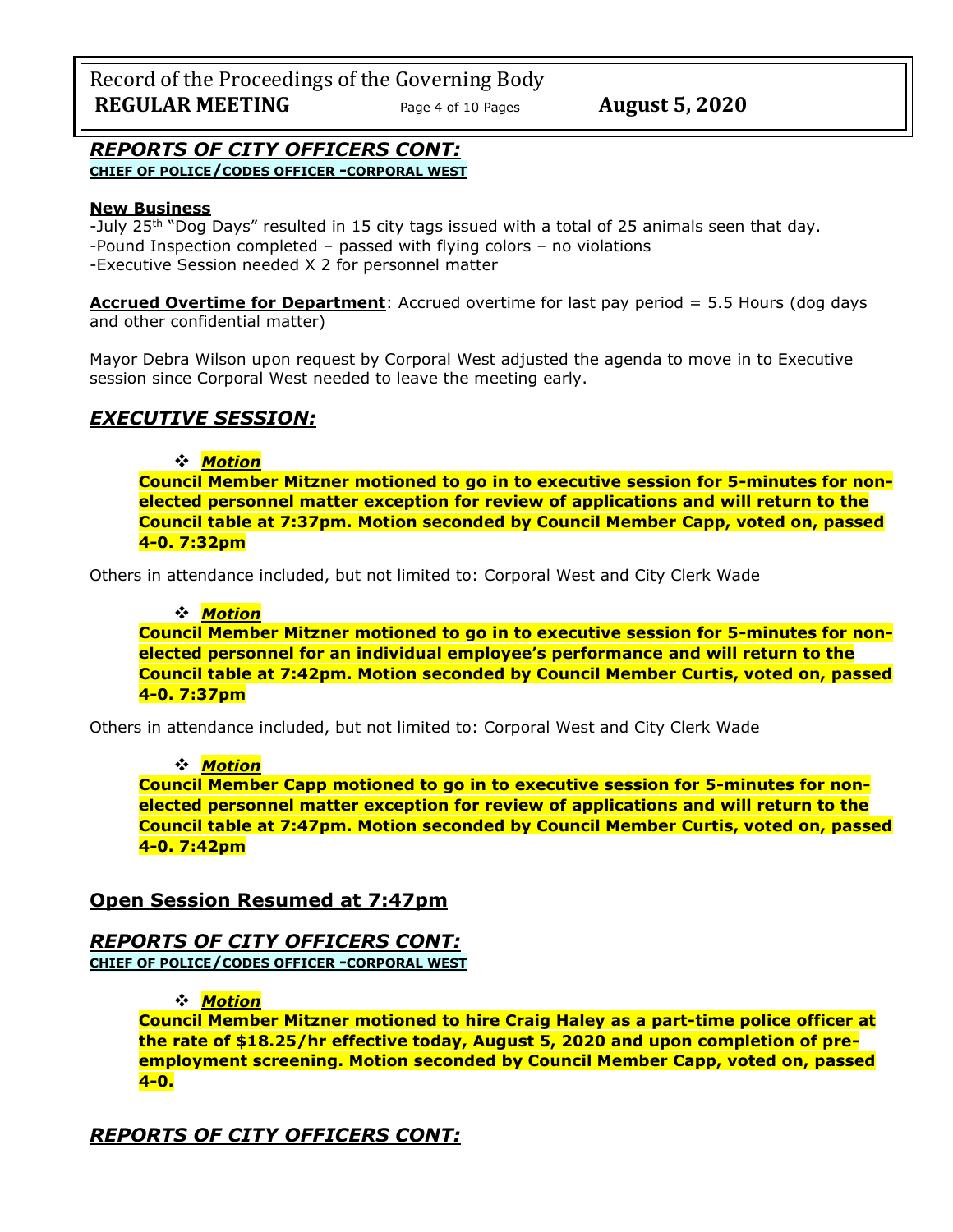### **PUBLIC WORKS DEPARTMENT – PUBLIC WORKS SUPERINTENDENT (PWS) DAN NASALROAD**

Report from 7-15-2020 to 08-05-2020

### **Water and Gas:**

- Restored two water services
- USDI repaired two gas leaks. One is a temp fix but service should be discontinued. PWS Nasalroad advised the Council of an agreement between Clint Clark and the City of La Cygne dated November 19,2008 pertaining to the gas service line for 18325 E. 2300 Lane which had not been disclosed to the current property owner when the house was purchased. The current resident, Michael Hixon, was present at the Council meeting. Prior to discussion, Council Member Capp suggested to go to Executive Session.

### *EXECUTIVE SESSION:*

### ❖ *Motion*

**Council Member Capp motioned to go in to executive session for 15-minutes for consultation with an attorney for the city which would be deemed privileged in an attorney-client relationship and will return to the Council table at 8:11pm. Motion seconded by Council Member Mitzner, voted on, passed 4-0. 7:56pm** 

Others in attendance included, but not limited to: PWS Nasalroad and City Clerk Wade

### **Open Session Resumed at 8:11pm**

City Attorney Harding began to advise Michael Hixon that the agreement between Clint Clark and the City of La Cygne would be void, but was immediately informed by Michael Hixon that he had reached out to Attorney Gary Thompson for legal representation. City Attorney Harding left the Community Building in order to avoid any conflict of client privilege. Council Member Capp suggested to table the discussion until the August 19, 2020 meeting in order to allow time for Gary Thompson to reach out to City Attorney Harding regarding the agreement for 18325 E. 2300 Lane.

#### ❖ *Motion*

**Council Member Capp motioned to table the review of the agreement for the gas service line located at 18325 E. 2300 Lane until the August 19, 2020 meeting. Motion seconded by Council Member Curtis, voted on, passed 4-0.** 

#### **Water and Gas Cont:**

• Now able to monitor the water plant from our cell phones. Looking at cameras for inside plant.

#### **Street:**

- Still doing street repairs as weather permits.
- Still trimming trees back out of the roadways.
- Codes mowing
- Mowed the South park.

# *REPORTS OF CITY OFFICERS CONT:*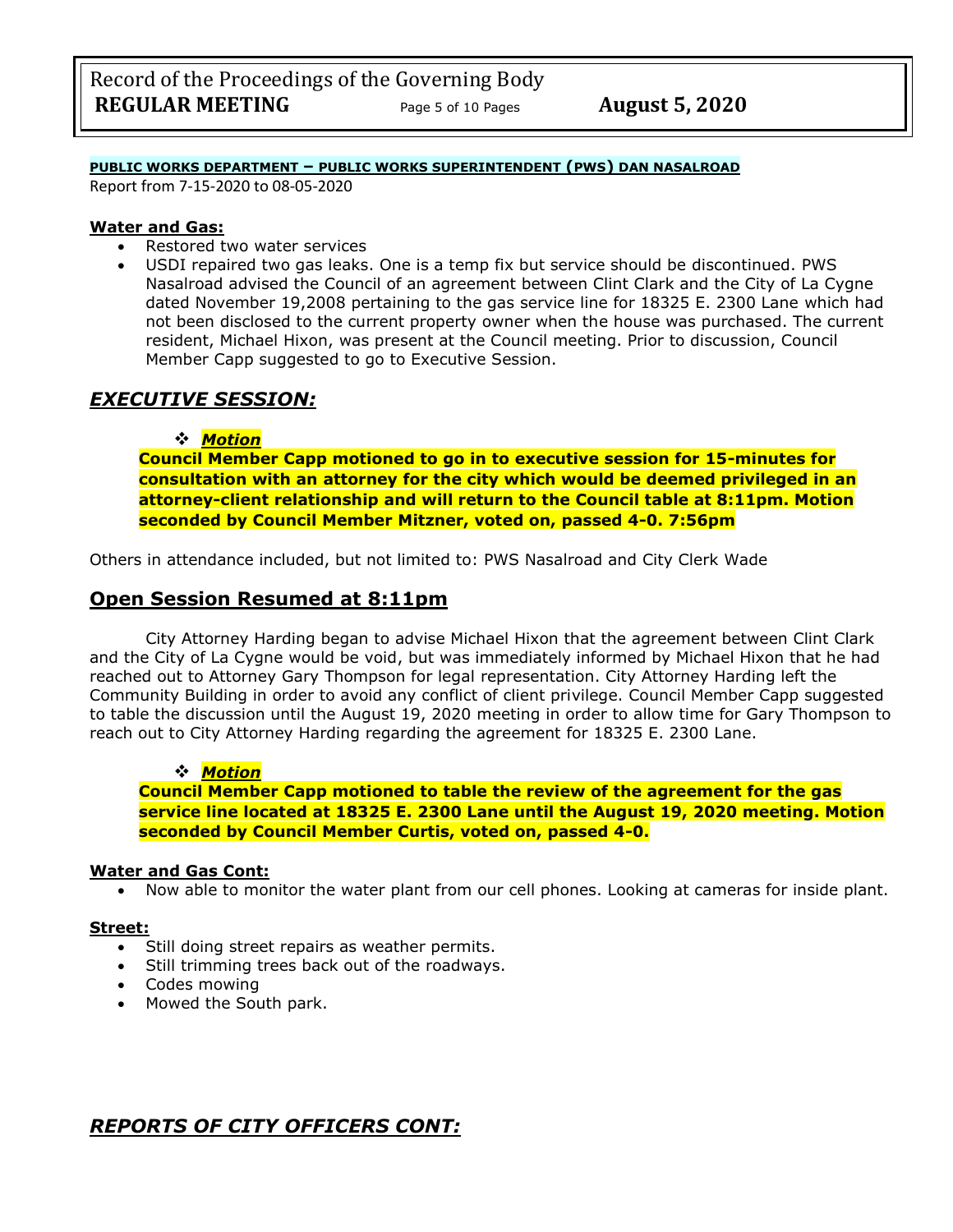### **PUBLIC WORKS DEPARTMENT – PUBLIC WORKS SUPERINTENDENT (PWS) DAN NASALROAD**

Report from 7-15-2020 to 08-05-2020

#### **Sewer:**

- Sprayed lagoon fence line.
- Railroad sewer project (waiting on flag person scheduling). CC Wade has reached out to JLL (Permitting company for BNSF railroad) and Brian Hennigh (Roadmaster for BNSF) attempting to get the flagman scheduled. Council Member Curtis noted the locates had not been called in yet and would need to be done immediately.

### **Park:**

### **Cemetery:**

- Mowing and weed eating is caught up.
- Removed all loose flowers and decorations.
- Exmark cemetery mower, does the Council want to scrap the mower or put an ad out to surplus the old mower.

### ❖ *Motion*

**Council Member Mitzner motioned to advertise for sealed bids to surplus the Exmark mower. Motion seconded by Council Member Thies, voted on, passed 4-0.** 

### **FIRE DEPARTMENT – FIRE CHIEF DAN NASALROAD –**

• Annual truck inspections have been completed; minor repairs needed. Council Member Mitzner asked if Fire Chief Nasalroad was satisfied with the work performed by the new inspection company (Apparatus Services). Fire Chief Nasalroad confirmed his satisfaction of their performance. The back-up engine passed inspection. On the regular engine the relief valve needed to be repaired, which has been completed, and will be re-inspected next week.

#### **CITY CLERK – JODI WADE**

Report from 7/16/2020 – 8/5/2020

- Researched right-of-way and parking lots in areas zoned C-2 in the codes book/zoning regulations/mapping.
- Melissa Vancrum of Rouse Frets White Goss Gentile Rhodes reached out via phone and email to speak to James Brun, City Attorney for Linn Valley Lakes regarding the draft she emailed to him for review. They are having a phone conversation tomorrow (8-6-2020)
- Compiled the Community Building survey for the Public Building Commission.
- Completed the Notice of Award and hand delivered to Double Eagle Excavating. Reached out to BNSF railroad regarding scheduling the flagmen for the project.
- Spoke to Jason, BG Consultants, regarding the acquisition survey, letters and forms for the KDOT CCLIP project. I forwarded drafts of the forms to City Attorney Harding for review.
- Prepped the La Cygne Community Building for the KORA/KOMA training on July 29, 2020.
- Prepped the La Cygne Community Building for the primary elections on August 4, 2020. The County will disinfect the building prior, during and after the day of elections.
- Review and Revision of the new website platform which is scheduled to go live August 6, 2020.
- Updated the General message for the after-hour calls and for each of the extensions.

# *REPORTS OF CITY OFFICERS CONT:*

**CITY CLERK – JODI WADE**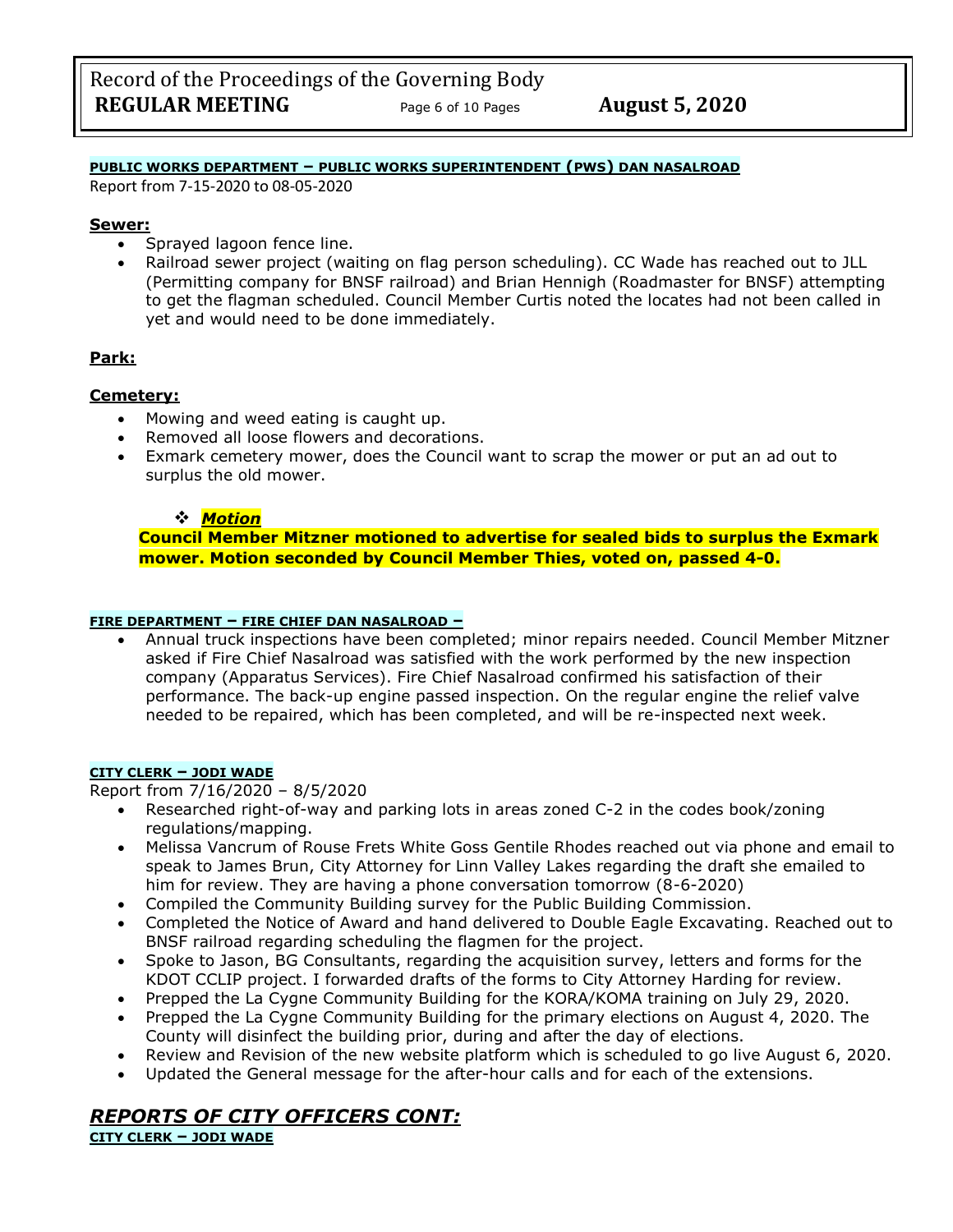Record of the Proceedings of the Governing Body **REGULAR MEETING** Page <sup>7</sup> of 10 Pages **August 5, 2020**

- Researched easement and agreements for a Gas easement pertaining to 18325 E. 2300 Lane, La Cygne, KS 66040.
- Assisted with interviews for Part-time Police Officer.
- Researched Zoning regulations and City Code pertaining to Mobile Home Parks.
- Spoke to Ransom Financial regarding current Bond market and temporary financing.
- Reviewed procedure for applications for use permits and zoning regarding the role of the City Council.
- Reviewed emails from Paul Owings (BG Consultants) and Mike Billings (USDA) regarding the financing for the Sewer Rehabilitation project.

Meetings/Trainings Attended virtually:

• No meetings or trainings

Projects:

• Capital Improvement Planning.

Overtime Hours for City Hall for the last pay period: 2.5 hours

# *COUNCIL COMMITTEE REPORTS:*

### *WATER & GAS -*

- (In Committee review) Draft of Gas Utility Ordinance.
- (In Committee review) The Committee is still reviewing a "return to service" process and fee for properties which have the pits for a water meter and risers for a gas meter but no meter was installed. A long discussion was held to determine the definition for the fee. Council Member Curtis understood the fee as being charged anytime a customer turns a service back on. CC Wade explained the City Codes already have verbiage for brand new utility service connections when someone builds a new home and needs to tap in to the City's mains for water, sewer or gas service. We do not have a fee section established to re-install a meter in to a pit or on a riser for a vacant lot or dilapidated home lot in which the meters had been removed at the request of the owners because utility service was not necessary. Since the lot already has an established pit, sewer tap and riser, it would not fall under the "new home" codes requirements. Council Member Curtis asked CC Wade to draft the section for a fee for vacant pits with no existing meter or risers with no existing meter. Council Member Curtis and Council Member Capp agreed we should have some type of fee to cover the expense of the meter equipment and installation. Council Member Mitzner expressed the importance of having policy in our Codes to avoid making single situation decisions and to provide equality across the board.
- 317 N.  $4<sup>th</sup>$  Street installation of a meter in an existing pit on this vacant lot. A service line would be installed for a water hydrant to water the community garden near the United Methodist Church. Dave & Patsy Berglund had attended a prior Council meeting asking about the cost. Discussion was held regarding a similar decision which was made at the July 19, 2020 meeting. Since the Committee does not have the draft fee policy created yet for a return to service fee for vacant lots, Council Member Curtis felt it was best to proceed on this lot with no charge to put the meter in. Council Member Capp agreed with the suggestion to not charge a fee to put the meter in the existing pit.

# *COUNCIL COMMITTEE REPORTS CONT:*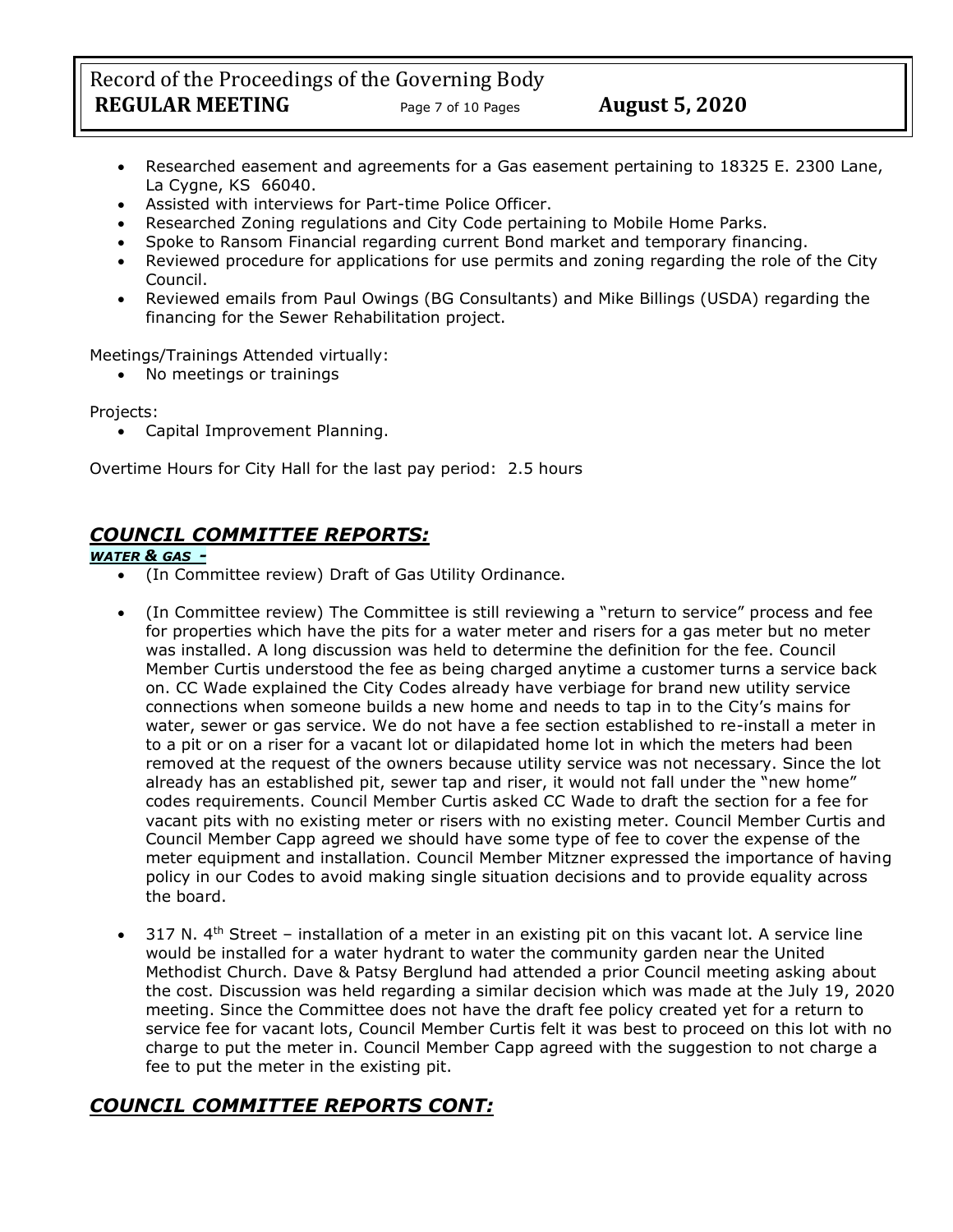### *WATER & GAS -*

 $\bullet$  317 N. 4<sup>th</sup> Street

### ❖ *Motion*

**Council Member Capp motioned to install a water meter in the existing pit at 317 N. 4th Street at no charge but the owner must pay the deposit for water and maintain the service. Motion seconded by Council Member Curtis, voted on, passed 4-0.** 

#### *STREET –*

- RFP for Stormwater Master Planning. Tabled until August 19, 2020 meeting for further review.
- 104 S. 4<sup>th</sup> Street (Frankie's Liquor Parking Acess) Committee review of the regulations/codes pertaining to the entrance/parking lot/street repair located at 104 S.  $4^{\text{th}}$  Street (Frankie's Liquor/Get the Funk Out Laundromat). Mayor Wilson asked if the Committee and/or Council Members took an opportunity to drive by the location to review the situation. Council Member Capp explained how  $4<sup>th</sup>$  street tapers from North to South and suggested to stick with the original offer for the City to square up (cold patch) the edge of the road and Frankie Elder provide the gravel to protect the edge of the street over to her parking lot. Council Member Mitzner drove around town to review other businesses which had access driveways off of the City streets. He measured the distance of the entrance from the corner connection with KS Hwy 152 and he measured the width of the access driveway. Council Member Mitzner felt it was important to set some detailed policy pertaining to the access driveway from the street to the parking area in the C-2 zoned areas. Council Member Mitzner stated the business owners should maintain the access/driveway connection from their property line to the street edge. Council Member Thies stated simply repairing the pot holes would not fix the problem unless we define the specifics for the access/driveway connection. Council Member Mitzner stated there were 3-4 other businesses in town that have the same situation of an undefined access/driveway connection to the street. Council Member Curtis suggested a workshop be held at the location in order to allow everyone to physically review the street and necessary repairs.

### ❖ *Motion*

**Council Member Capp motioned to have a Council workshop on Tuesday, August 11 at 104 S. 4th Street following the Special Council meeting being held at 6pm. Council Member Capp would like Frankie Elder to be present. Motion seconded by Council Member Curtis, voted on, passed 4-0.** 

#### *SEWER-*

• CC Wade reached out to Cat Romaine with JLL regarding the necessary flagging for the Emergency Sewer line repair. Hand delivered a Notice of Award to Jim Thompson with Double Eagle excavating and followed up with Danny McElreath with McElreath Excavating regarding the bid results.

# *COUNCIL COMMITTEE REPORTS CONT:*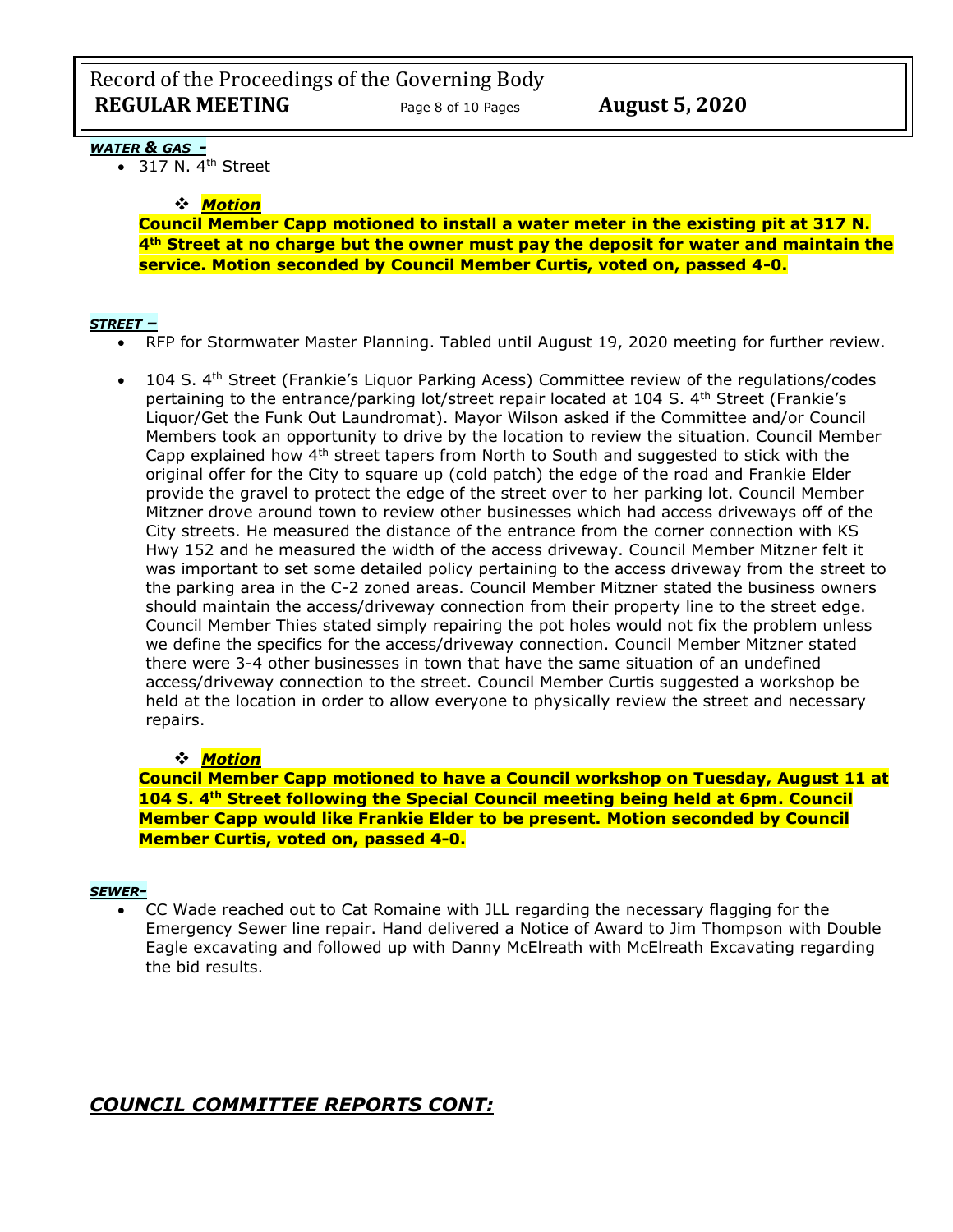**PARK**- Council Member Curtis thanked PWS Nasalroad for their assistance with mowing over the past 2 weeks.

#### *CEMETERY -NONE PUBLIC SAFETY –NONE COMMUNITY BUILDING-*

Peoples Telecommunications Community Blood drive is scheduled for December 2020 and they want to know if they can use the Community Building. Discussion was held regarding the use of the building by the Public. Council Member Curtis suggested to reach out to Peoples' and let them know we can pencil them in for the date in December in case the Community Building would be available for use by the public at that time.

### *EMPLOYEE RELATIONS & TRAINING –*

Proposal from Wichita State University Division of Diversity and Community Engagement for a Customer service and/or Ethics ½ or full day training with Paula Downs. Council Member Mitzner suggested to wait until the Spring of 2021 to see how the status is regarding COVID 19.

# *SPECIAL COMMITTEE REPORTS:*

### *EMERGENCY MANAGEMENT -NONE*

### *SWANFEST COMMITTEE -NONE*

**PLANNING & ZONING –** (1) Vacant seat still remains. Unapproved minutes July 9, 2020 meeting. *LA CYGNE COMMUNITY PARK BOARD-*(1) Vacant seats still remains. No Park Board meeting in July.

# *UNFINISHED BUSINESS:*

### **PROPERTY LOCATED AT 317 WALNUT REQUESTING TO BE REZONED FROM C-3 TO R-1.**

The Planning & Zoning commission forwarded an application requesting to rezone 317 Walnut Street from a C-3 to R-1. The request had not been fully processed by the Planning & Zoning Commission. The application filed will proceed with a Public hearing in September 2020.

# *NEW BUSINESS:*

### **CDBG-CV GRANT FOR MEALS PROGRAM AWARD LETTER OF CONDITIONS.**

City of La Cygne received a letter of conditions from the Kansas Department of Commerce awarding the City a Community Block Grant-CV of \$22,000. The following forms need to be signed: Grant Agreement NO. 20-CV-091; Certification regarding Lobbying; Authorized Signature Form; Designation of Depository; and Authorization for Electronic Deposit of Supplier Payment. Purpose of the grant is for Meal programs being provided due to COVID-19 as outlined in the application proposal. A plan for disbursing the funds will need to be adopted by the Council.

### ❖ *Motion*

**Council Member Mitzner motioned for Mayor Wilson to sign the Grant Agreement No. 20-CV-091, Certification regarding Lobbying, Authorized Signature Form, Designation of Depository, and Authorization for Electronic Deposit of Supplier Payment form. Motion seconded by Council Member Capp, voted on, passed 4-0.** 

# *NEW BUSINESS CONT:*